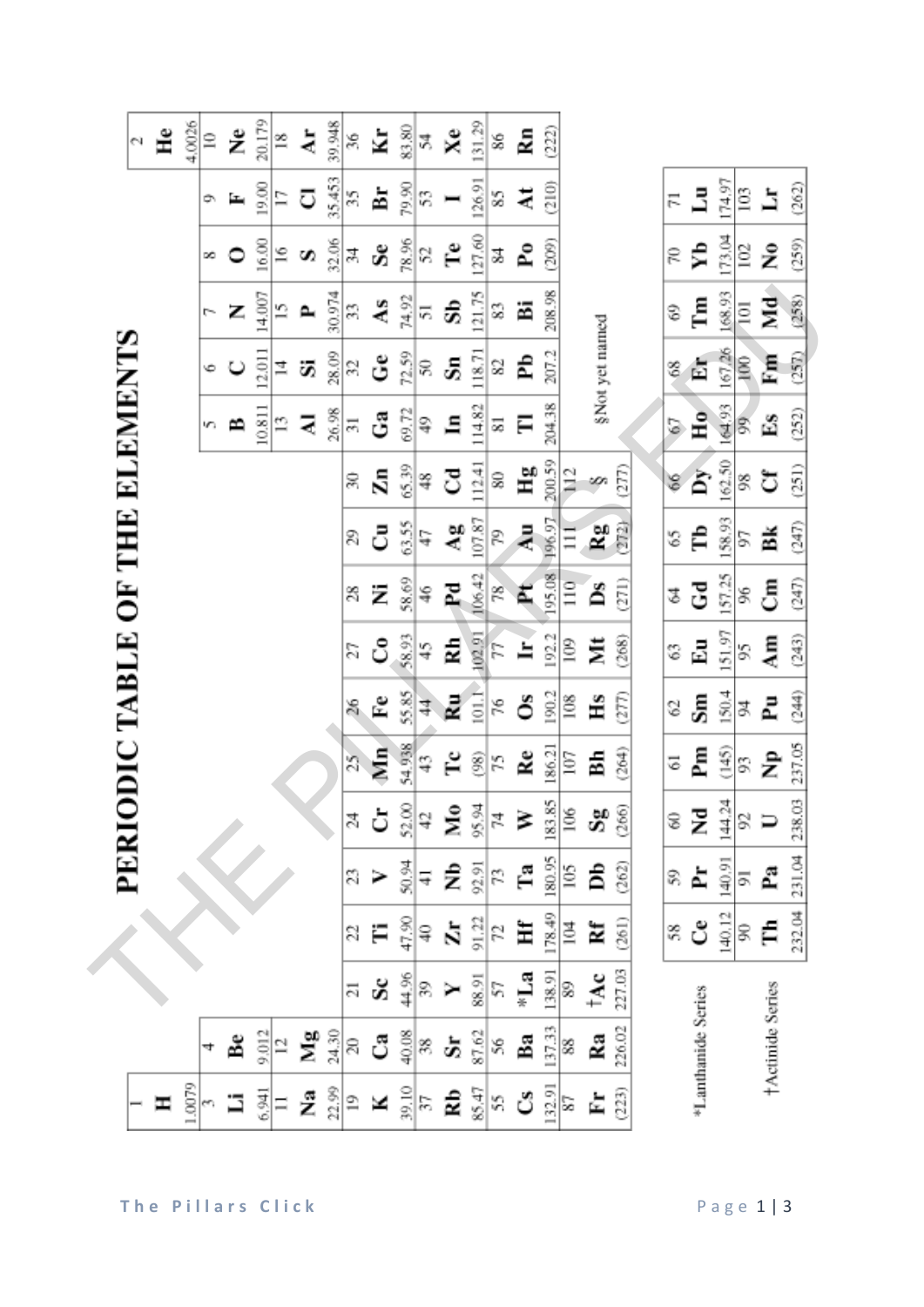## **Practice SAT Chemistry Trial**

- 1. What is an excited state electrons configuration of fluoride ion?
	- A.  $1s^22s^22p^63s^2$
	- B. 1s<sup>2</sup>2s<sup>2</sup>2p<sup>6</sup>3s<sup>2</sup>3p<sup>5</sup>
	- C.  $1s^22s^22p^5$
	- D.  $1s^22s^22p^53s^1$
	- E.  $1s^22s^22p^43s^1$
- 2. The excited electron of sodium atom locates in orbital
	- A. 1s
	- B. 2s
	- C. 2p
	- D. 3s
	- E. 3p
- 3. A rectangular block of aluminum alloy weighs 20.45 g. The dimensions of the block are 8.4 cm by 5.5 cm by 4.6 cm. From this data, what is the density of this alloy? D. 1s<sup>2</sup>2s<sup>2</sup>2p<sup>4</sup>3s<sup>1</sup><br>
E. 1s<sup>2</sup>2s<sup>2</sup>2p<sup>4</sup>3s<sup>1</sup><br>
2. The excited electron of sodium atom locates in orbital<br>
A. 1s 2s<br>
C. 2p<br>
D. 3s<br>
E. 3p<br>
3. A rectangular block of aluminum alloy weights 20.45 g. The dimensions of the<br>
	- A. 0.0962 g/cm<sup>3</sup>
	- B. 0.0960 g/cm<sup>3</sup>
	- C. 0.096 g/cm<sup>3</sup>
	- D. 0.09 g/cm<sup>3</sup>
	- E. 0.9 g/cm<sup>3</sup>

4. What is the number of moles in 15.0 g CO2?

(Atomic mass of C = 12.011, O = 16.00 g/mol)

- A. 0.341
- B. 0.34
- C. 0.3
- D. 0.340
- E. 0.35